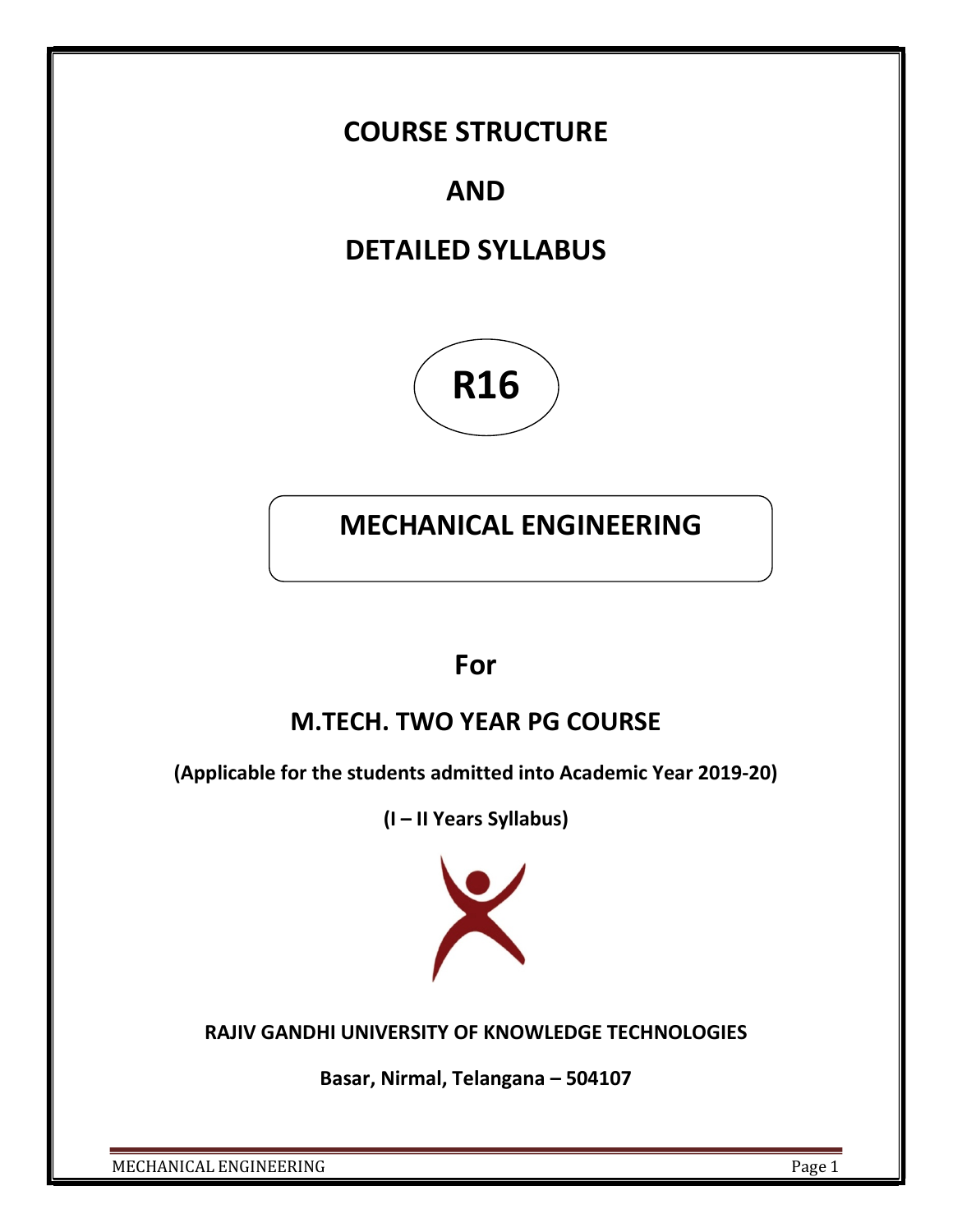### DEPARTMENT OF MECHANICAL ENGINEERING

### RGUKT BASAR, TELANGANA

## M TECH (MECHANICAL ENGINEERING) WITH SPECIALIZATION IN COMPUTATIONAL MECHANICS

## COURSE STRUCTURE AND DETAILED SYLLABUS FOR M TECH IN COMPUTATIONAL MECHANICS

#### I YEAR SEMESTER-I

| Course No.    | <b>Course Name</b>                      | L              | Т        | P        |                |
|---------------|-----------------------------------------|----------------|----------|----------|----------------|
| MA5101        | <b>Advanced Engineering Mathematics</b> | $\overline{4}$ | 0        | 0        |                |
| <b>ME5101</b> | Finite Element Methods in               |                |          |          |                |
|               | Engineering                             | $\overline{4}$ | $\Omega$ | $\Omega$ | 4              |
| ME5102        | Advanced CAD                            | 4              | 0        | $\Omega$ |                |
| ME51xx        | Elective - I                            | 4              | $\theta$ | $\theta$ | 3              |
| ME51xx        | Elective - II                           | 4              | 0        |          | 3              |
| <b>ME5701</b> | CAE Lab                                 | 0              | $\Omega$ | 3        | $\overline{2}$ |
| <b>ME5702</b> | Programming with MATLAB                 | 0              | 0        | 3        | 2              |
|               |                                         | 20             |          | 6        | 22             |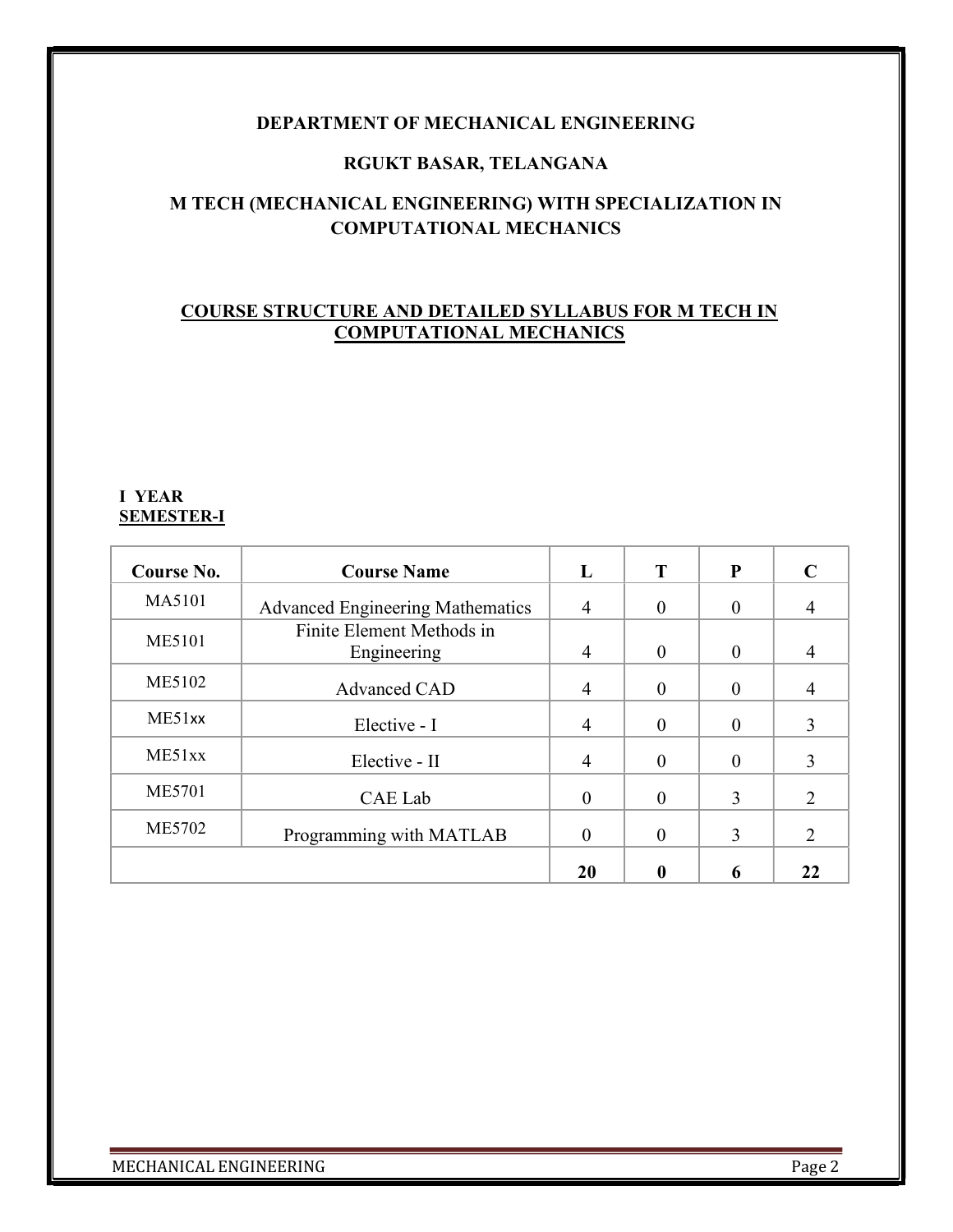### I YEAR SEMESTER-II

| Course No.    | <b>Course Name</b>                    | L              | т | P |  |
|---------------|---------------------------------------|----------------|---|---|--|
|               |                                       |                |   |   |  |
| ME5201        | <b>Advanced Engineering Mechanics</b> | $\overline{4}$ |   |   |  |
| ME5202        | <b>Computational Fluid Dynamics</b>   |                |   |   |  |
| ME52xx        | Elective - III                        | 4              |   |   |  |
| ME52xx        | Elective - IV                         | 4              |   |   |  |
| ME52xx        | Elective - V                          | 4              |   |   |  |
| <b>ME5901</b> | Seminar                               |                |   | 2 |  |
| <b>ME5801</b> | Advanced Engineering Mechanics Lab    | $\Omega$       |   | 3 |  |
| <b>ME5802</b> | CFD Lab                               |                |   | ζ |  |
|               |                                       | 20             |   |   |  |

## II YEAR SEMESTER-III

| Course No.    | <b>Course Name</b> |  |    |  |
|---------------|--------------------|--|----|--|
| <b>ME6700</b> | Project Phase I    |  | 24 |  |
| <b>ME6000</b> | Comprehensive Viva |  |    |  |
| <b>ME6901</b> | Term Paper         |  |    |  |
|               |                    |  |    |  |

#### II YEAR SEMESTER-IV

| <b>Course No.</b> | <b>Course Name</b> | m | ח |  |
|-------------------|--------------------|---|---|--|
| ME6800            | Project Phase II   |   |   |  |
|                   |                    |   |   |  |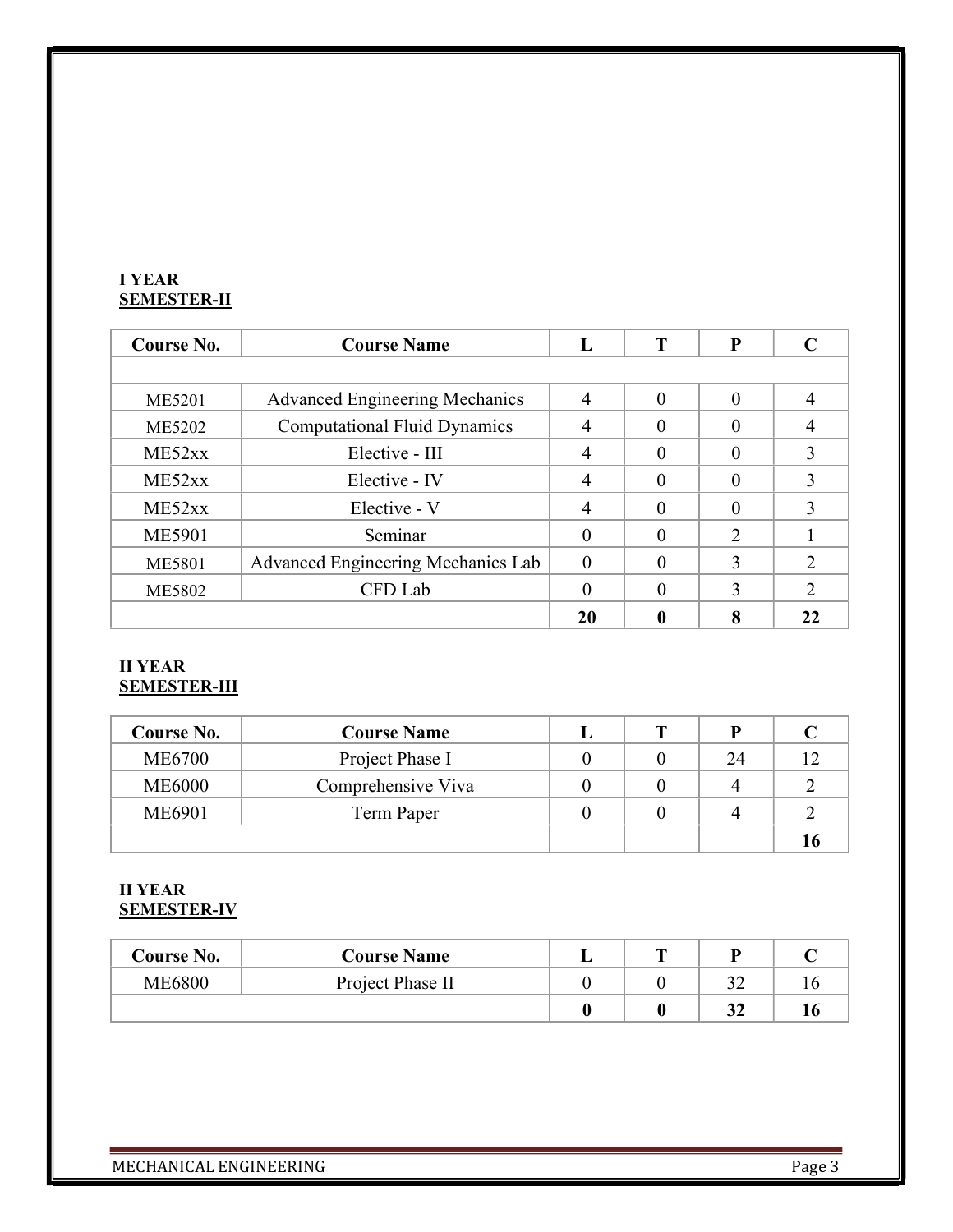### LIST OF ELECTIVES FOR FIRST SEMESTER OF M TECH FIRST YEAR

| S<br>N <sub>0</sub> | <b>Course</b><br>No. | <b>Course Name</b>                                              | L              | T              | P              | $\mathbf C$    |
|---------------------|----------------------|-----------------------------------------------------------------|----------------|----------------|----------------|----------------|
|                     |                      |                                                                 |                |                |                |                |
| $\mathbf{1}$        | ME5103               | Numerical Analysis                                              | $\overline{4}$ | $\theta$       | $\theta$       | $\overline{3}$ |
| $\overline{2}$      | ME5104               | Numerical Methods for Thermal<br><b>Radiation Heat Transfer</b> | $\overline{4}$ | $\theta$       | $\overline{0}$ | $\overline{3}$ |
| 3                   | ME5105               | <b>Advanced Thermodynamics</b>                                  | $\overline{4}$ | $\theta$       | $\overline{0}$ | $\overline{3}$ |
| $\overline{4}$      | ME5106               | <b>Advanced Mechanics of Solids</b>                             | $\overline{4}$ | $\theta$       | $\overline{0}$ | $\overline{3}$ |
| 5                   | ME5107               | <b>Advanced Fluid Mechanics</b>                                 | $\overline{4}$ | $\theta$       | $\overline{0}$ | $\overline{3}$ |
| 6                   | ME5108               | <b>Mechanical Vibration</b>                                     | $\overline{4}$ | $\overline{0}$ | $\overline{0}$ | $\overline{3}$ |
| $\tau$              | ME5109               | <b>Experimental Stress Analysis</b>                             | $\overline{4}$ | $\theta$       | $\overline{0}$ | $\overline{3}$ |
| 8                   | ME5110               | <b>Composite Materials</b>                                      | $\overline{4}$ | $\overline{0}$ | $\theta$       | $\overline{3}$ |
| 9                   | ME5111               | Mechanical Behaviour of Materials                               | $\overline{4}$ | $\overline{0}$ | $\theta$       | $\overline{3}$ |
| 10                  | ME5112               | Advanced Materials and<br>Processing                            | $\overline{4}$ | $\theta$       | $\theta$       | $\overline{3}$ |
| 11                  | ME5113               | Manufacturing Automation                                        | $\overline{4}$ | $\theta$       | $\theta$       | 3              |
| 12                  | ME5114               | Welding Science and Technology                                  | $\overline{4}$ | $\theta$       | $\theta$       | $\overline{3}$ |
| 13                  | ME5115               | <b>Condition Monitoring of Machines</b>                         | $\overline{4}$ | $\overline{0}$ | $\overline{0}$ | $\overline{3}$ |
| 14                  | ME5116               | Robotics and Robot Applications                                 | 4              | $\theta$       | $\theta$       | 3              |
| 15                  | ME5117               | <b>Advanced Machining Processes</b>                             | $\overline{4}$ | $\theta$       | $\overline{0}$ | 3              |
| 16                  | ME5118               | Ergonomics                                                      | $\overline{4}$ | $\overline{0}$ | $\overline{0}$ | 3              |